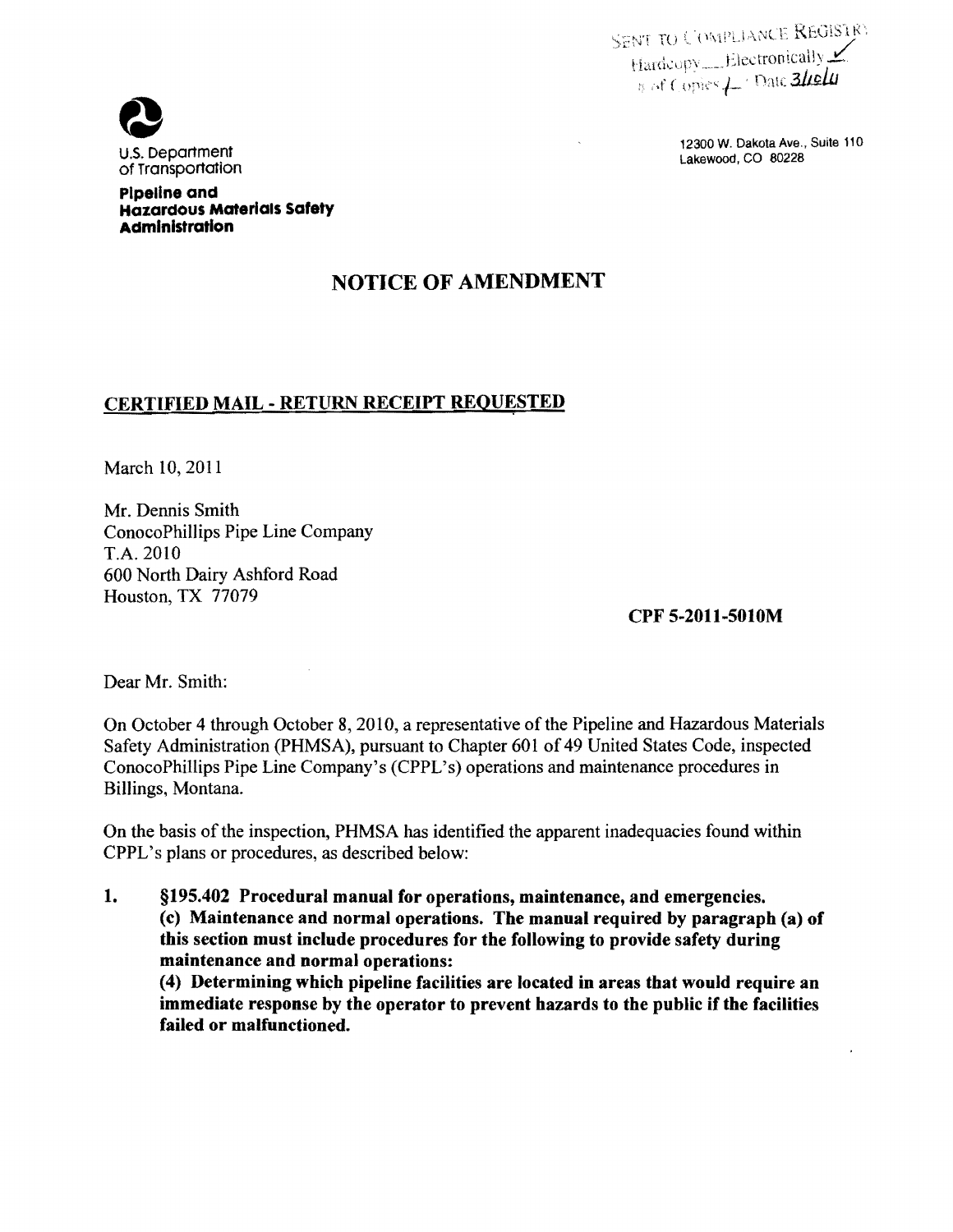CPPL's Pipeline and Terminals Notification process for determining areas that require immediate response was inadequate. At the time of inspection, the Pipeline and Terminal Notification written process was provided to PHMSA in the form of a flowchart which was the basis for CPPL's determination of areas requiring immediate response. The flowchart instructs personnel who discover an incident to call 911; however, there are no instructions for determining under what circumstances a call to 911 would be required or where to direct responders.

2. §195.402 Procedural manual for operations, maintenance, and emergencies. (c) Maintenance and normal operations. The manual required by paragraph (a) of this section must include procedures for the following to provide safety during maintenance and normal operations:

(13) Periodically reviewing the work done by operator to determine the effectiveness of the procedures used in normal operation and maintenance and taking corrective action where deficiencies are found.

CPPL's form TSD-0103 did not adequately document the periodic review of work to ensure the effectiveness of O&M procedures. CPPL's previous form MPR-2403 for documenting periodic review of personnel was considered adequate after it was revised to comply with CPF 5-2006-5016M. However, the new form TSD-0103, which replaced MPR-2403, only documents such periodic reviews of personnel work to determine the effectiveness of normal operations procedures as a pass/fail question. An operator must show that an in-depth review has been performed to determine the adequacy of a procedure and, iffound to be inadequate, an operator must make appropriate modifications to procedures.

3. §195.402 Procedural manual for operations, maintenance, and emergencies. (d) Abnormal operation. The manual required by paragraph (a) of this section must include procedures for the following to provide safety when operating design limits have been exceeded;

(5) Periodically reviewing the response of operator personnel to determine the effectiveness of the procedures controlling abnormal operation and taking corrective action where deficiencies are found.

CPPL's form TSD-0103 did not document the periodic review of responses to abnormal operations to ensure the effectiveness of procedures for controlling abnormal operations. CPPL's previous periodic review of personnel form MPR-2403 was considered adequate after it was revised to comply with CPF 5-2006-5016M. However, the new form TSD-0103, which replaced MPR-2403, does not address periodically reviewing the response of operator personnel to determine the effectiveness of procedures for controlling abnormal operations. An operator must show that some periodic review has been performed to determine the adequacy of responses to control abnormal operations, and an operator must make appropriate modifications to that abnormal operation response procedure if it is determined to be inadequate.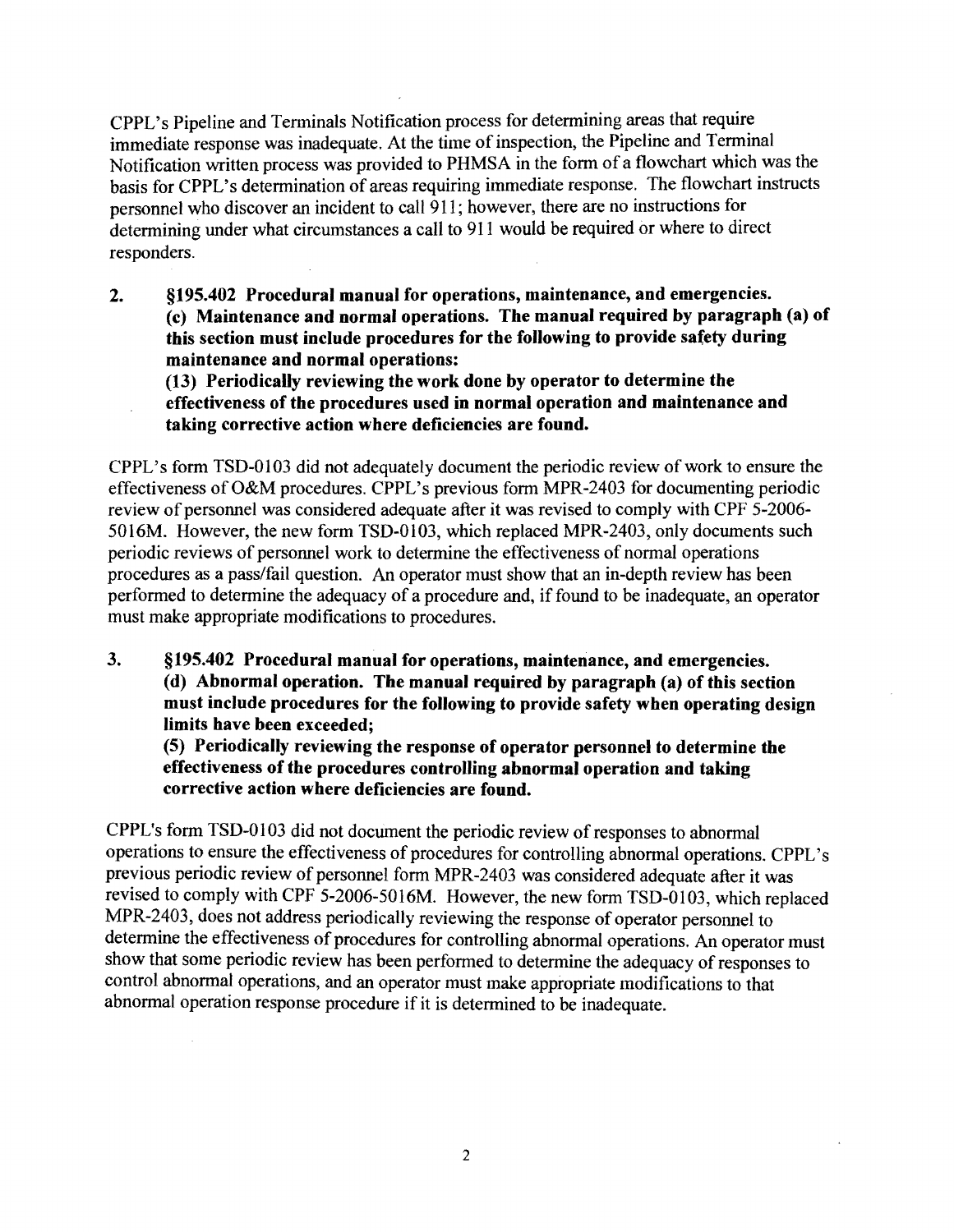#### Response to this Notice

This Notice is provided pursuant to 49 U.S.C.  $\S$  60108(a) and 49 C.F.R.  $\S$  190.237. Enclosed as part of this Notice is a document entitled *Response Options for Pipeline Operators in Compliance Proceedings.* Please refer to this document and note the response options. Be advised that all material you submit in response to this enforcement action is subject to being made publicly available. If you believe that any portion of your responsive material qualifies for confidential treatment under 5 U.S.c. 552(b), along with the complete original document you must provide a second copy of the document with the portions you believe qualify for confidential treatment redacted and an explanation of why you believe the redacted infonnation qualifies for confidential treatment under 5 U.S.C. 552(b). If you do not respond within 30 days of receipt of this Notice, this constitutes a waiver of your right to contest the allegations in this Notice and authorizes the Associate Administrator for Pipeline Safety to find facts as alleged in this Notice without further notice to you and to issue a Final Order.

If, after opportunity for a hearing, your plans or procedures are found inadequate as alleged in this Notice, you may be ordered to amend your plans or procedures to correct the inadequacies (49 C.F.R. § 190.237). If you are not contesting this Notice, we propose that you submit your amended procedures to my office within 30 days of receipt of this Notice. This period may be extended by written request for good cause. Once the inadequacies identified herein have been addressed in your amended procedures, this enforcement action will be closed.

It is requested (not mandated) that ConocoPhillips maintain documentation of the safety improvement costs associated with fulfilling this Notice of Amendment (preparation/revision of plans, procedures) and submit the total to Chris Hoidal, Director, Western, Pipeline and Hazardous Materials Safety Administration. In correspondence concerning this matter, please refer to **CPF 5-2011-5010M** and, for each document you submit, please provide a copy in electronic fonnat whenever possible.

Sincerely,  $\mathcal{A}$  -  $\mathcal{A}$ Chris Hoidal

Director, Western Region Pipeline and Hazardous Materials Safety Administration

Enclosure: *Response Options for Pipeline Operators in Compliance Proceedings* 

cc: PHP-60 Compliance Registry PHP-500 G. Davis (#128421)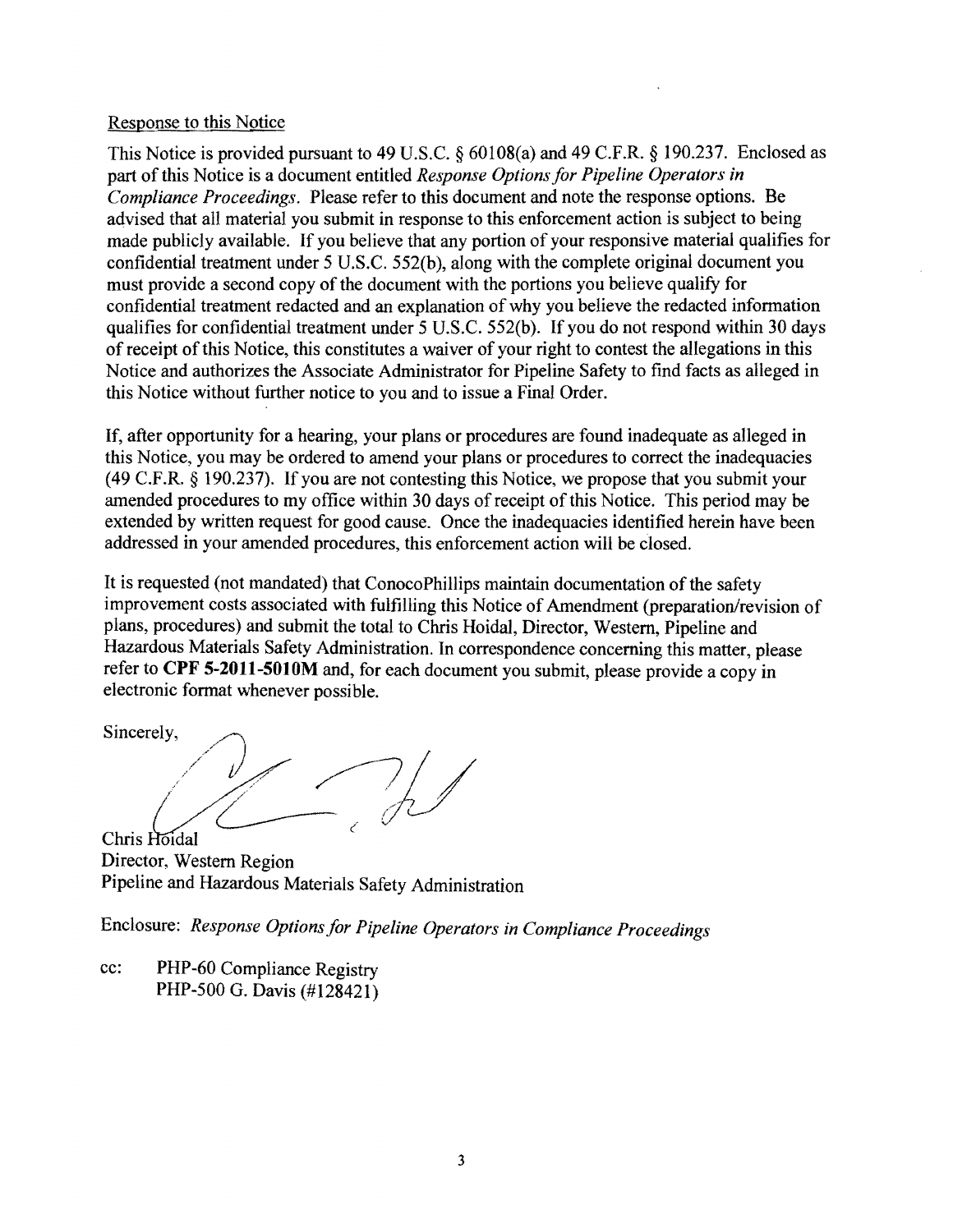# Response Options for Pipeline Operators in Compliance Proceedings

· .

The requirements of 49 C.F.R. Part 190, Subpart B (§§ 190.201-190.237) govern response to Notices issued by a Regional Director, Pipeline and Hazardous Materials Safety Administration (PHMSA).

Be advised that all material submitted by a respondent in response to an enforcement action is subject to being made publicly available. If you believe that any portion of your responsive material qualifies for confidential treatment under 5 U.S.c. 552(b), along with the complete original document you must provide a second copy ofthe document with the portions you believe qualify for confidential treatment redacted and an explanation ofwhy you believe the redacted information qualifies for confidential treatment under 5 U.S.C. 552(b).

# I. Procedures for Responding to a NOTICE OF PROBABLE VIOLATION:

Within 30 days of receipt of a Notice of Probable Violation, the respondent shall respond to the Regional Director who issued the Notice in the following way;

#### a. When the Notice contains a proposed CIVIL PENALTY  $*$  --

- I. If you are not contesting any violations alleged in the Notice, pay the proposed civil penalty and advise the Regional Director of the payment. This authorizes PHMSA to issue an order making findings of violation and upon confirmation that the payment has been received PHMSA will close the case with prejudice to the respondent. Payment terms are outlined below;
- 2. If you are not contesting any violations alleged in the Notice but wish to submit written explanations, information, or other materials you believe warrant mitigation of the civil penalty, you may submit such materials. This authorizes PHMSA to make findings and to issue a Final Order assessing a penalty amount up to the amount proposed in the Notice. Refer to 49 C.F.R. § 190.225 for assessment considerations, which include the respondent's ability to pay and the effect on the respondent's ability to stay in business, upon which civil penalties are based;
- 3. If you are contesting one or more of the items in the Notice but are not requesting an oral hearing, submit a written response to the allegations and/or seek elimination or mitigation of the proposed civil penalty; or
- 4. Request a hearing as described below to contest the allegations and/or proposed assessment of a civil penalty.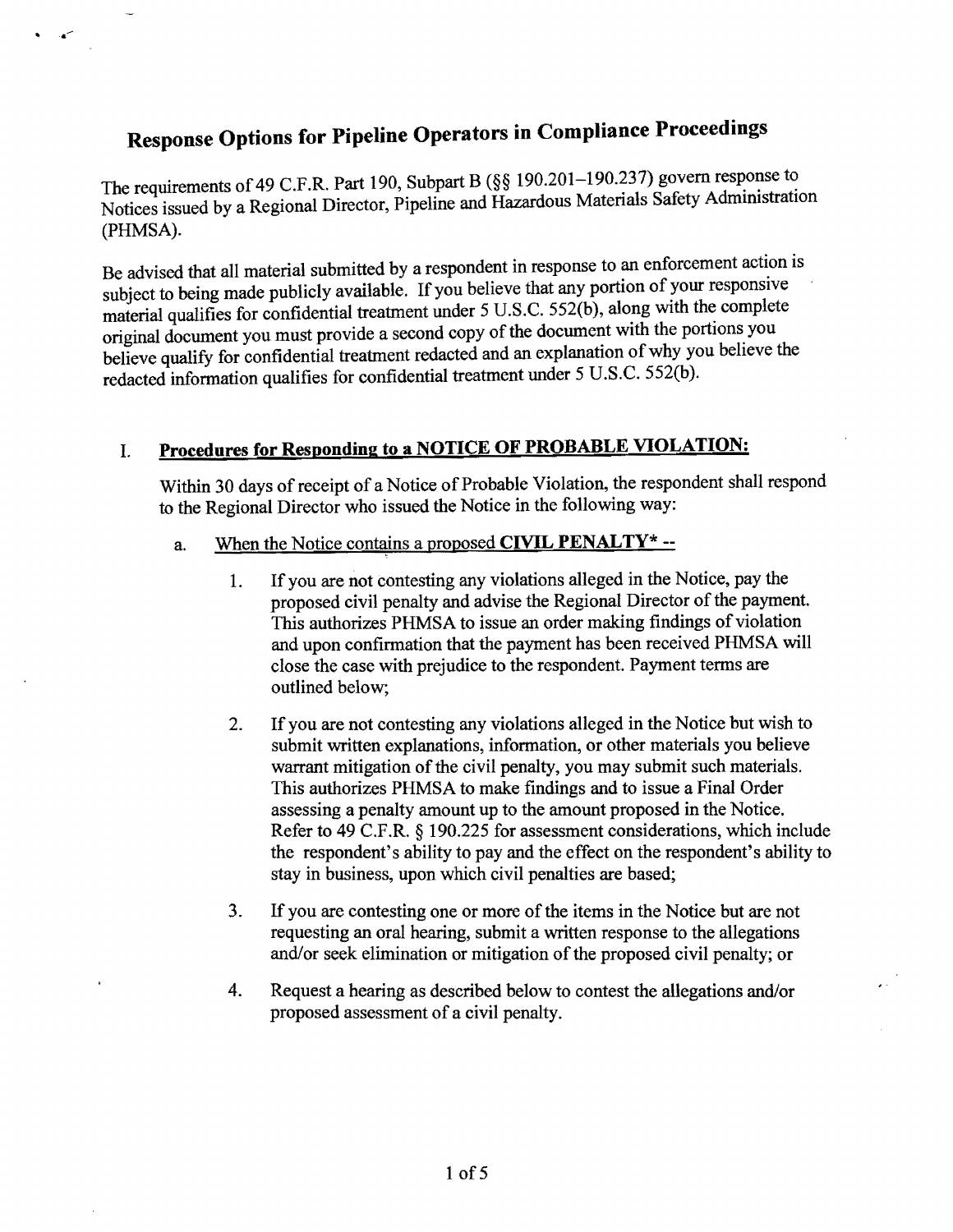# b. When the Notice contains a proposed **COMPLIANCE ORDER\*** -

·

- 1. If you are not contesting the compliance order, notify the Regional Director that you intend to take the steps in the proposed compliance order;
- 2. If you are not contesting the compliance order but wish to submit written explanations, information, or other materials you believe warrant modification of the proposed compliance order in whole or in part, or you seek clarification of the terms of the proposed compliance order, you may submit such materials. This authorizes PHMSA to make findings and issue a compliance order;
- 3. If you are contesting the proposed compliance order but are not requesting an oral hearing, submit written explanations, information, or other materials in answer to the allegations in the Notice and stating your reasons for objecting to the proposed compliance order items in whole or in part; or
- 4. Request a hearing as described below to contest the allegations and/or proposed compliance order items.

## c. When the Notice contains a **WARNING ITEM -**

No written response is required. The respondent is warned that if it does not take appropriate action to correct these items, enforcement action will be taken if a subsequent inspection reveals a violation.

\* Failure of the respondent to respond to the Notice within 30 days of receipt constitutes a waiver of the right to contest the allegations in the Notice and authorizes the Associate Administrator for Pipeline Safety to find facts as alleged in the Notice without further notice to the respondent and to issue a Final Order.

# II. **Procedures for Responding to a NOTICE OF AMENDMENT\*-**

Within 30 days of receipt of a Notice of Amendment, the respondent shall respond to the Regional Director who issued the Notice in the following way:

- a. If you are not contesting the Notice, notify the Regional Director of your plans to address the inadequacies identified in the Notice;
- b. If you are not contesting the Notice but wish to submit written explanations, information, or other materials you believe warrant modification of the Notice of Amendment in whole or in part, or you seek clarification of the terms of the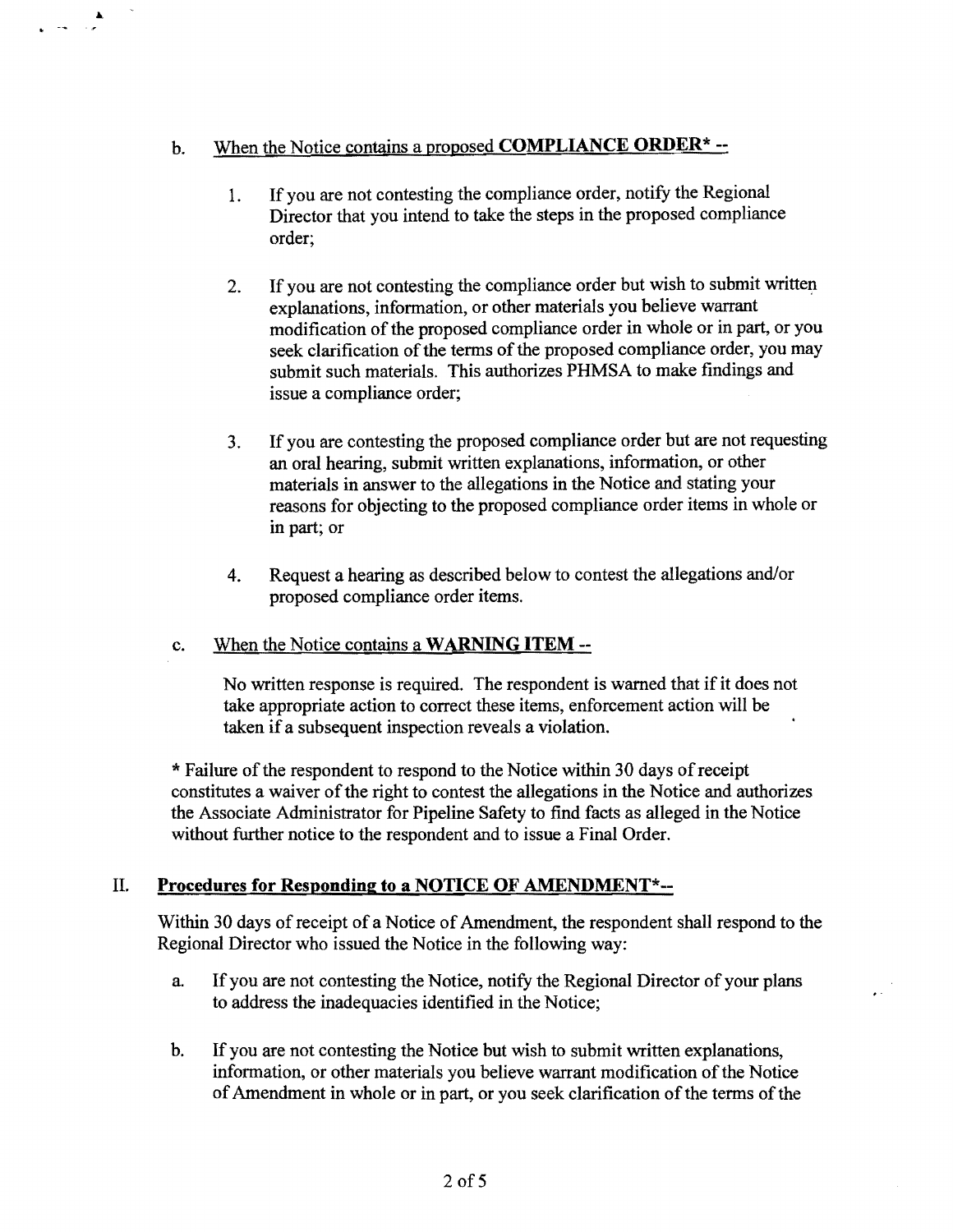Notice of Amendment, you may submit such materials. This authorizes PHMSA to make findings and issue an Order Directing Amendment;

- c. If you are contesting the Notice of Amendment but are not requesting an oral hearing, submit written explanations, information, or other materials in answer to the allegations in the Notice and stating your reasons for objecting to the Notice of Amendment items in whole or in part; or
- d. Request a hearing as described below to contest the allegations in the Notice.

\* Failure of the respondent to respond to the Notice within 30 days of receipt constitutes a waiver of the right to contest the allegations in the Notice and authorizes the Associate Administrator for Pipeline Safety to find facts as alleged in the Notice without further notice to the respondent and to issue a Final Order.

#### III. **Procedure for Requesting a Hearing**

A request for a hearing must be in writing and accompanied by a statement of the issues that the respondent intends to raise at the hearing. The issues may relate to the allegations, new information, or to the proposed compliance order or proposed civil penalty amount. Refer to 49 C.F .R. § 190.225 for assessment considerations upon which civil penalties are based. A respondent's failure to specify an issue may result in waiver ofthe right to raise that issue at the hearing. The respondent's request must also indicate whether or not respondent will be represented by counsel at the hearing. Failure to request a hearing in writing within 30 days of receipt of a Notice waives the right to a hearing. In addition, if the amount of the proposed civil penalty or the proposed corrective action is less than \$10,000, the hearing will be held by telephone, unless the respondent submits a written request for an in-person hearing. Complete hearing procedures can be found at 49 C.F.R. § 190.211.

#### IV. **Extensions of Time**

ĥ.

An extension of time to prepare an appropriate response to a Notice may be granted, at the agency's discretion, following submittal of a written request to the Regional Director. The request must indicate the amount of time needed and the reasons for the extension. The request must be submitted within 30 days of receipt of the Notice.

#### V. **Freedom of Information Act**

Any material provided to PHMSA by the respondent, and materials prepared by PHMSA including the Notice and any order issued in this case, may be considered public information and subject to disclosure under the Freedom of Information Act (FOIA). If you believe the information you are providing is security sensitive, privileged, confidential or may cause your company competitive disadvantages, please clearly identify the material and provide justification why the documents, or portions of a document, should not be released under FOIA. If we receive a request for your material, we will notify you if PHMSA, after reviewing the materials and your provided justification, determines that withholding the materials does not meet any exemption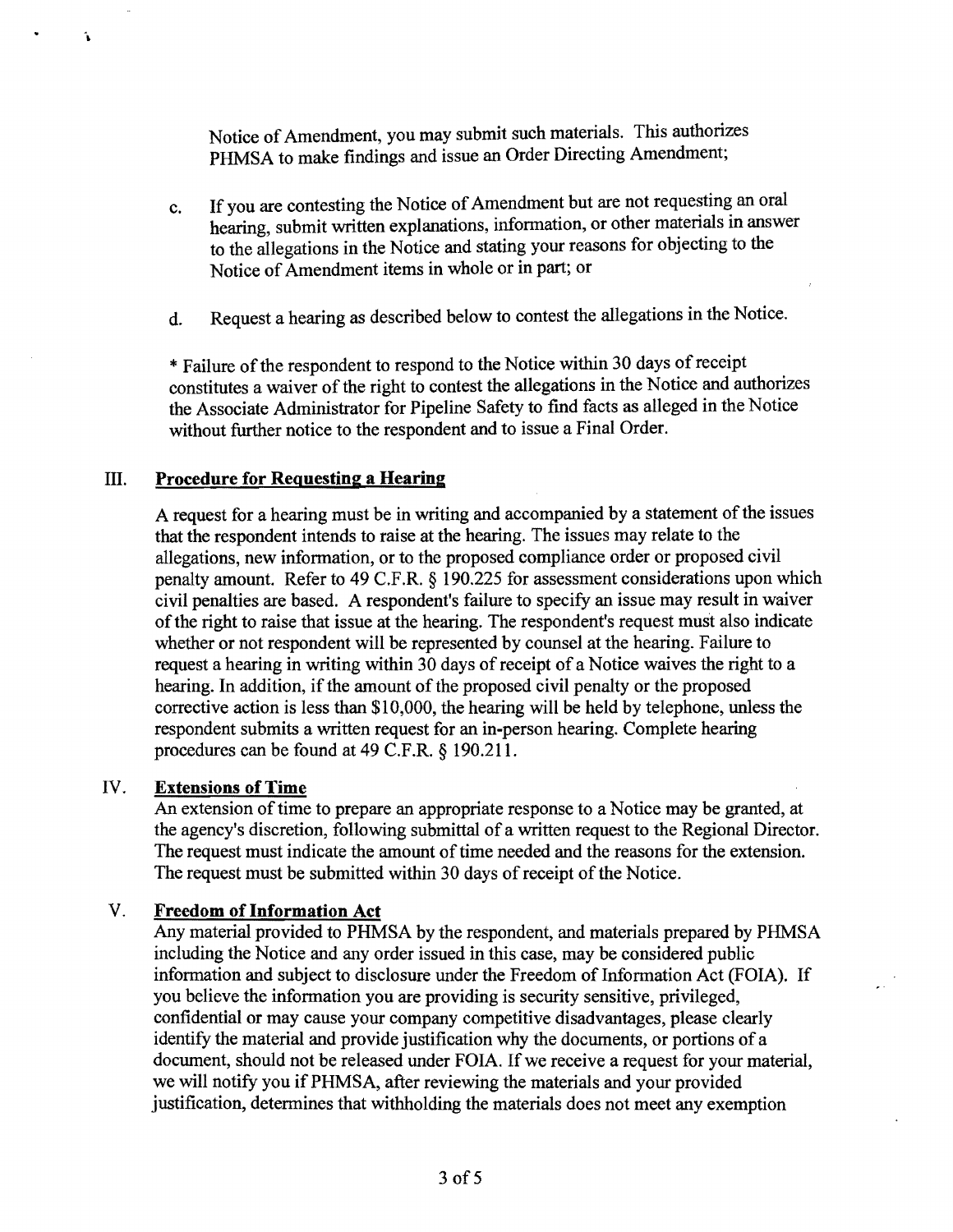provided under the FOIA. You may appeal the agency's decision to release material under the FOIA at that time. Your appeal will stay the release of those materials until a final decision is made.

# VI. Small Business Regulatory Enforcement Fairness Act Information

The Small Business and Agricultural Regulatory Enforcement Ombudsman and 10 Regional Fairness Boards were established to receive comments from small businesses about federal agency enforcement actions. The Ombudsman will annually evaluate the, enforcement activities and rate each agency's responsiveness to small business. If you wish to comment on the enforcement actions of the Pipeline and Hazardous Materials Safety Administration, call 1-888-REG-FAIR (1-888-734-3247) or go to http://www.sba.gov/ombudsman/dsp\_faq.html.

#### VII. Payment Instructions

..

#### *Civil Penalty Payments ofLess Than \$10,000*

Payment of a civil penalty of less than \$10,000 proposed or assessed, under Subpart B of Part 190 of the Pipeline Safety Regulations can be made by certified check, money order or wire transfer. Payment by certified check or money order (containing the CPF Number for this case) should be made payable to the "Department of Transportation" and should be sent to:

Federal Aviation Administration Mike Monroney Aeronautical Center Financial Operations Division (AMZ-341) P.O. Box 269039 Oklahoma City, OK 73125-4915

Wire transfer payments of less than \$10,000 may be made through the Federal Reserve Communications System (Fedwire) to the account of the U.S. Treasury. Detailed instructions are provided below. Questions concerning wire transfer should be directed to the Financial Operations Division at (405) 954-8893, or at the above address.

#### *Civil Penalty Payments of\$10, 000 or more*

Payment of a civil penalty of \$10,000 or more proposed or assessed under Subpart B of Part 190 of the Pipeline Safety Regulations must be made wire transfer (49 C.F.R. § 89.21 (b)(3)), through the Federal Reserve Communications System (Fedwire) to the account of the U.S. Treasury. Detailed instructions are provided below. Questions concerning wire transfers should be directed to the Financial Operations Division at (405) 954-8893, or at the above address.